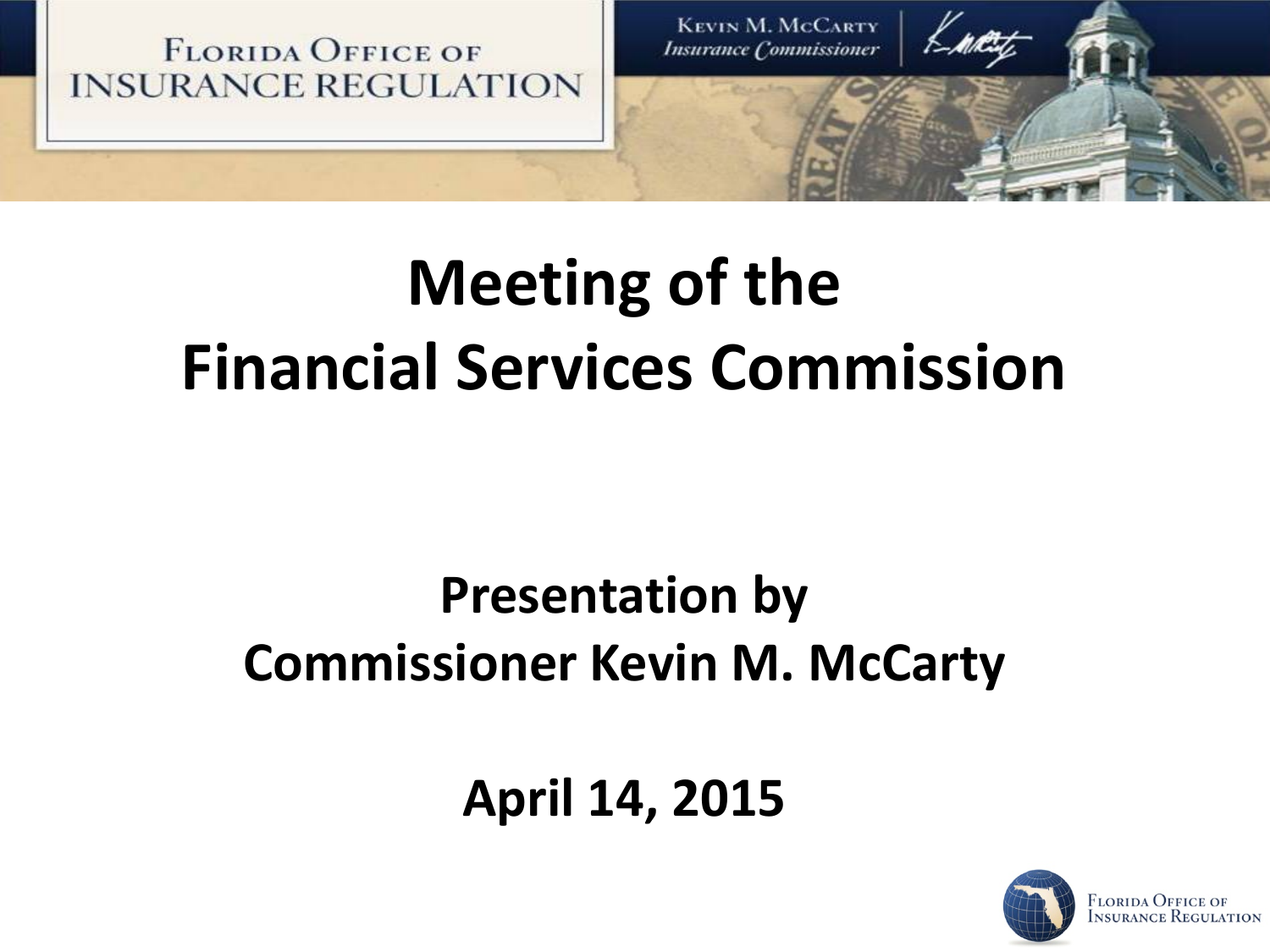## **Organization of Presentation**

I. What We Do

II. How We Do It

III. Next Steps

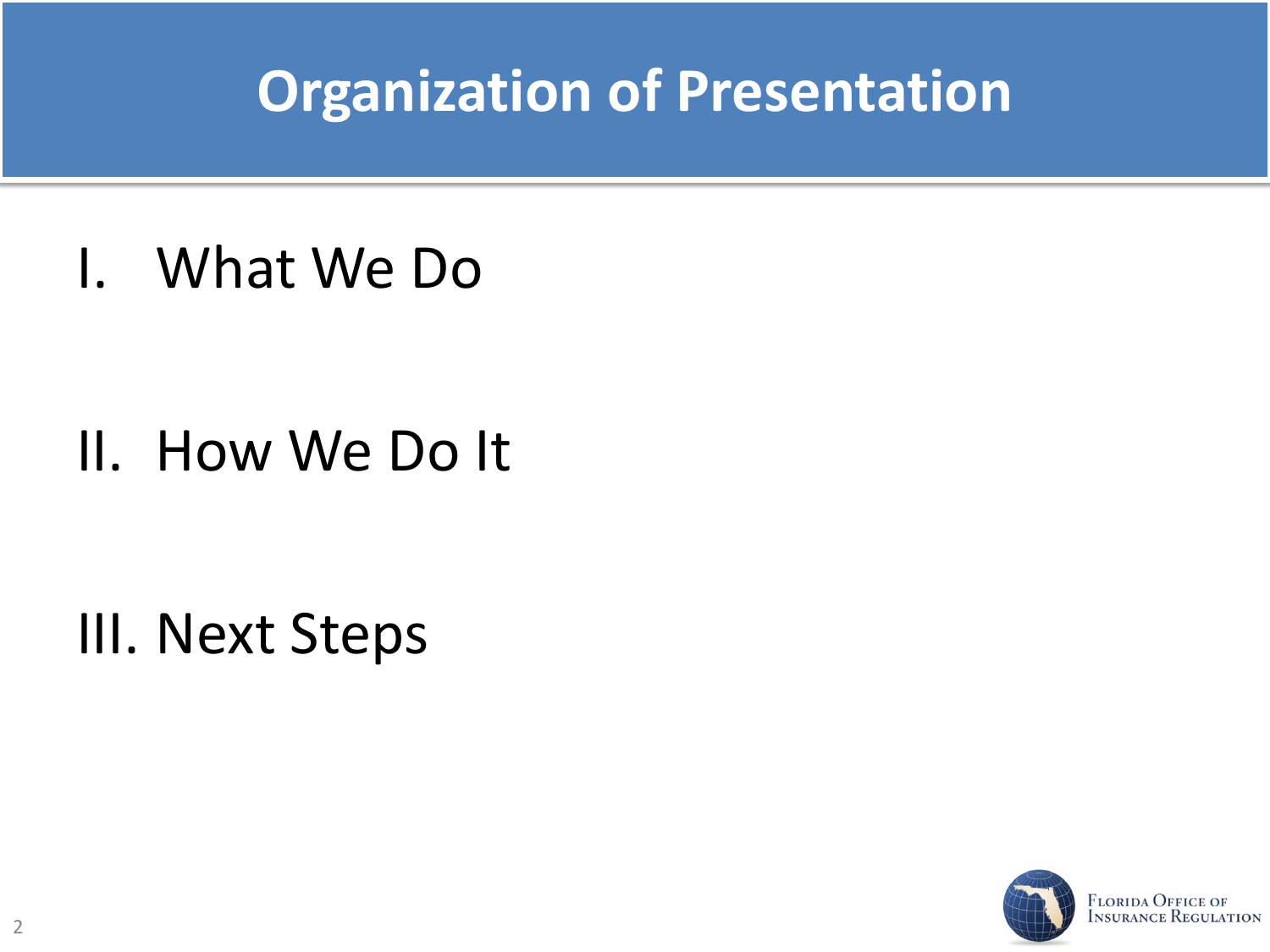# **I. What We Do**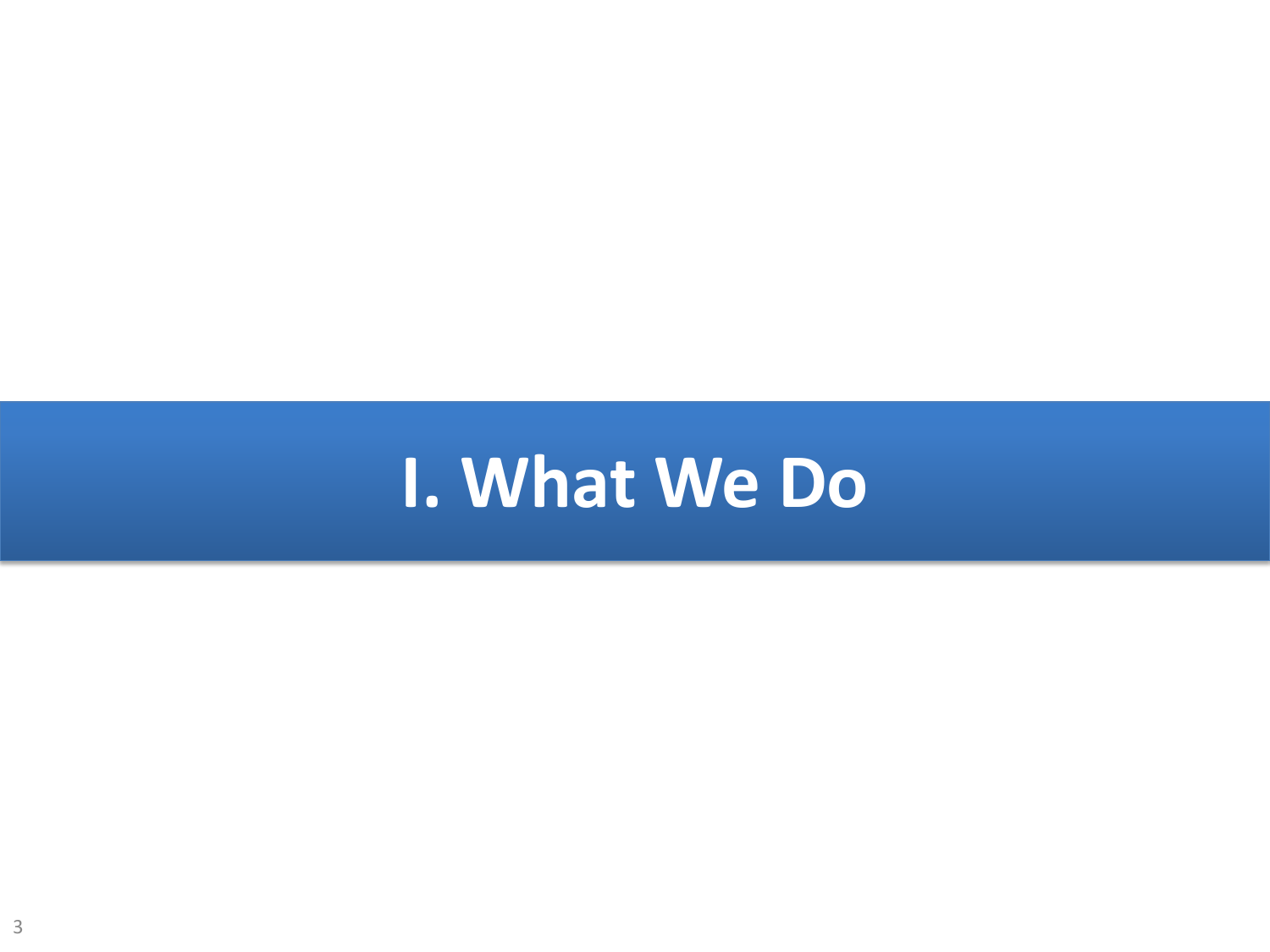## **Office Mission and Vision**

#### **Mission**

### To promote a *stable and competitive insurance market* for **consumers**

#### **Vision**

The (Office) envisions a robust and competitive insurance market while *maintaining protections for the insurance-buying public*.

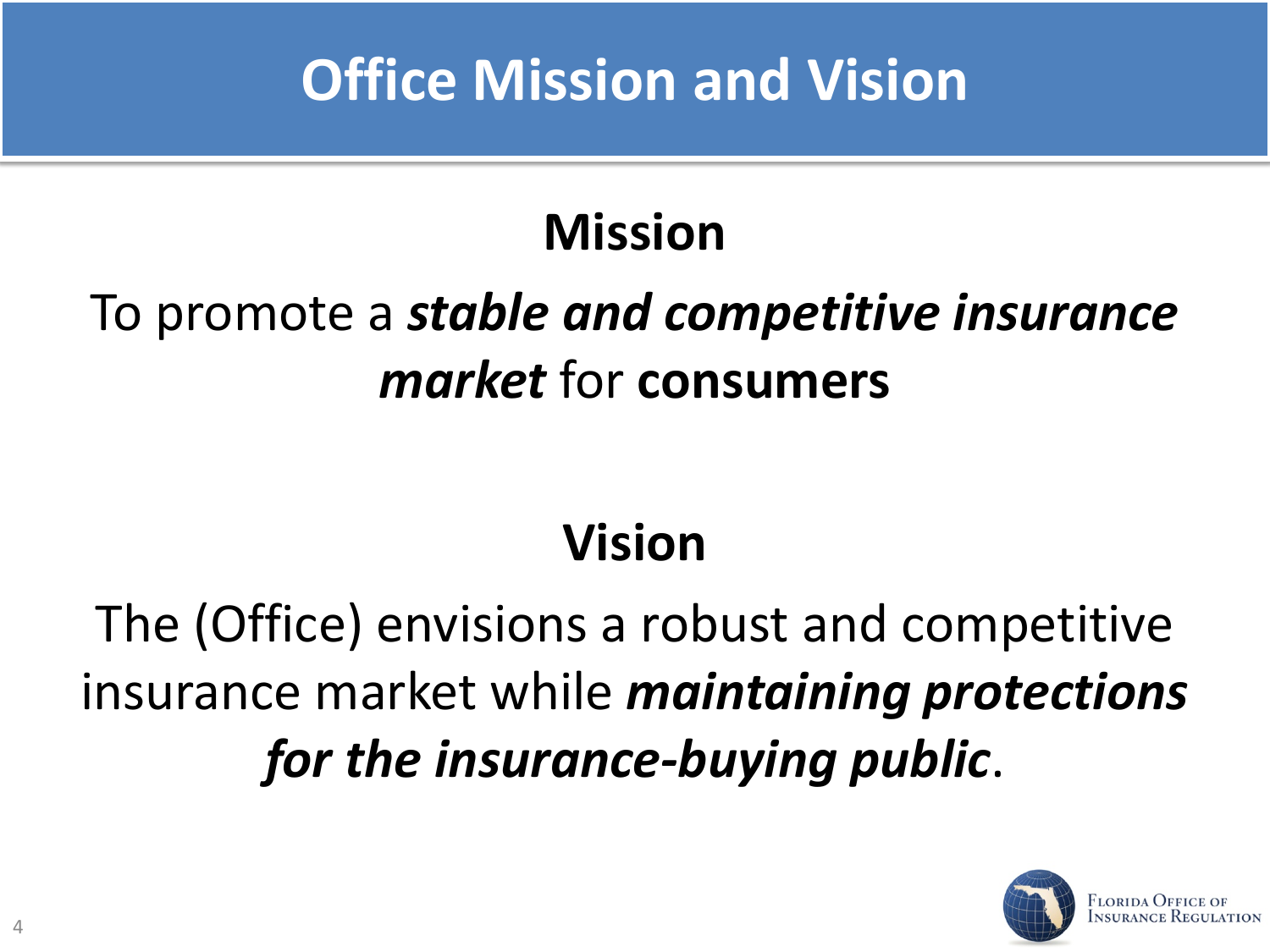## **Office Goals**

- **Goal 1**. Promote insurance markets that offer products to meet the needs of Floridians with fair, understandable coverage that is priced in a manner that is adequate, but not excessive or unfairly discriminatory.
- **Goal 2**. Protect the public from illegal, unethical insurance products and practices.
- **Goal 3**. Monitor the financial condition of licensed insurance companies and take action to address financial issues as early as reasonably possible to prevent unnecessary harm to consumers.
- **Goal 4**. Operate in an efficient, effective and transparent manner.

Note: Goals are from Office of Insurance Regulation Long Range Program Plan, Fiscal Years 2015-16 through [2019-20, September 2014.](http://www.floir.com/)

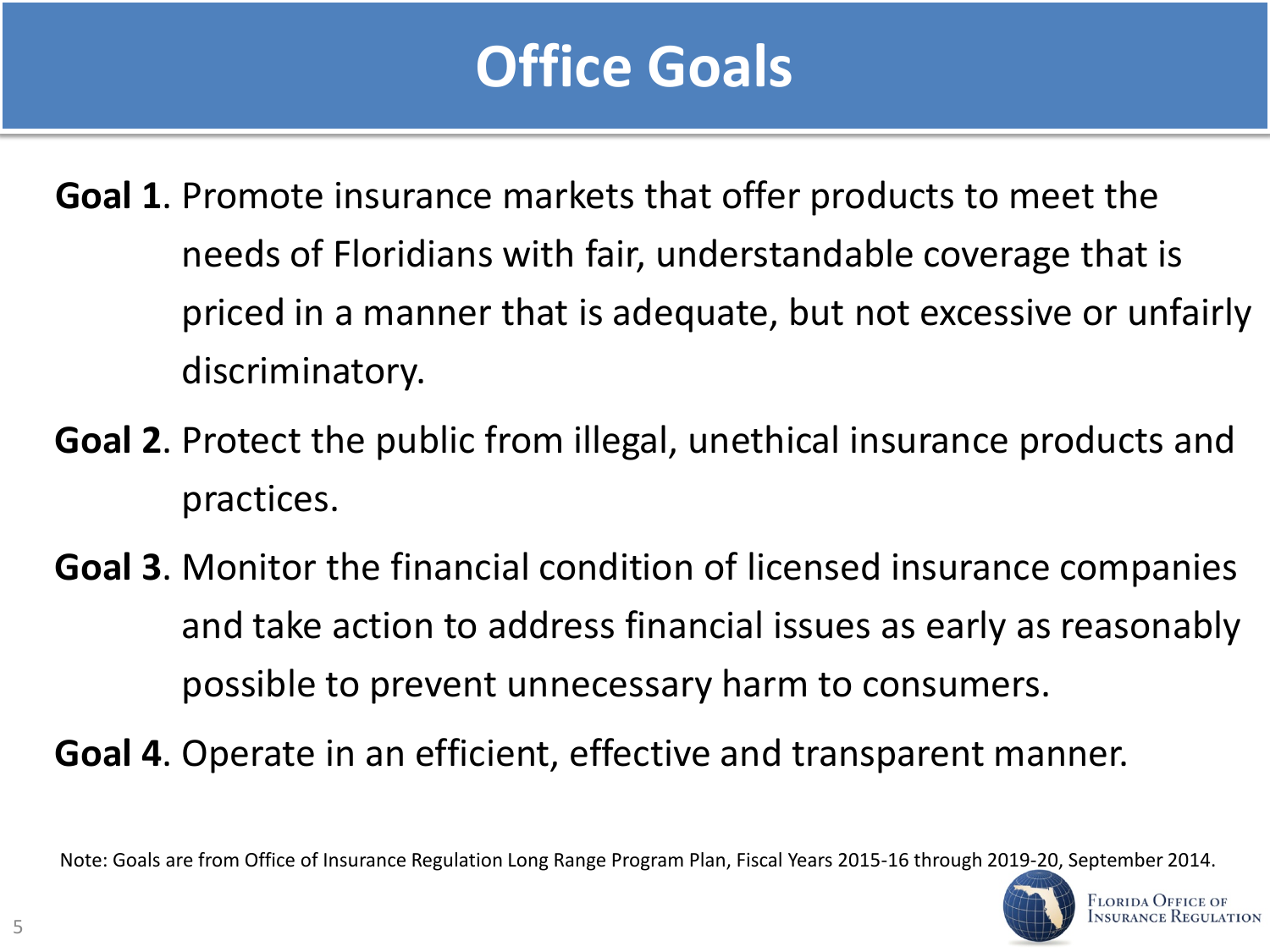### **Office Functions**

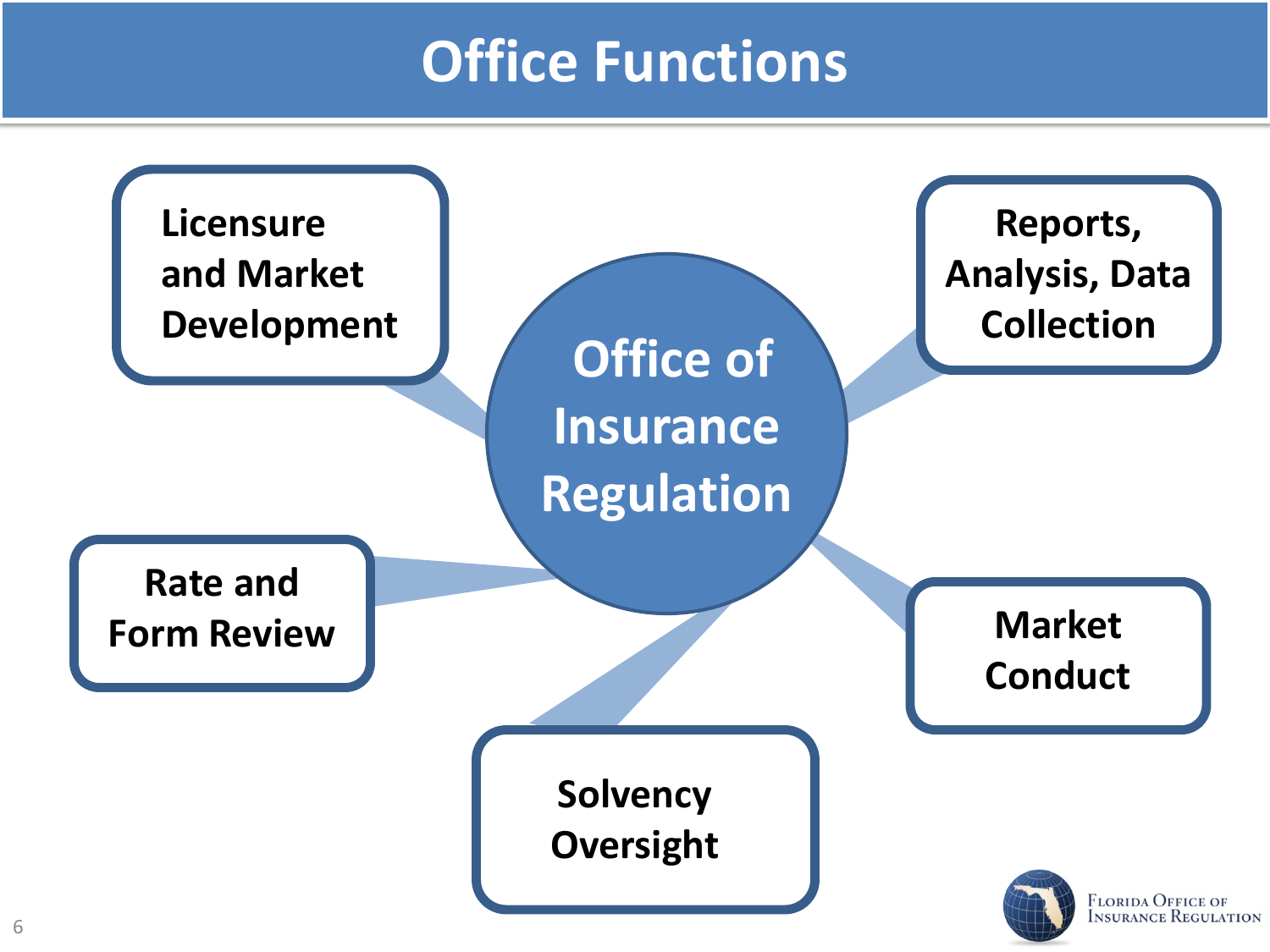## **Delegation of Authority**

- $\triangleright$  As reflected in the minutes of the February 25, 2003 meeting of the Financial Services Commission, the following authority is delegated to the Office:
	- •Authority to initiate rulemaking with final proposed rules to be brought to the Commission prior to adoption. The FSC retained authority for final adoption, emergency rules and denials of petitions to initiate rulemaking. Also, FSC retained authority for any denials of written proposals for lower cost regulatory alternatives per 120.541. *Note, in practice, based on a rule challenge case at DOAH several years ago, the Office brings rules to the FSC twice. Once for initial publication and again for final adoption.*
	- •Authorization to transfer rules of the former Department of Insurance and to make technical changes. *This delegation has been accomplished and is obsolete.*

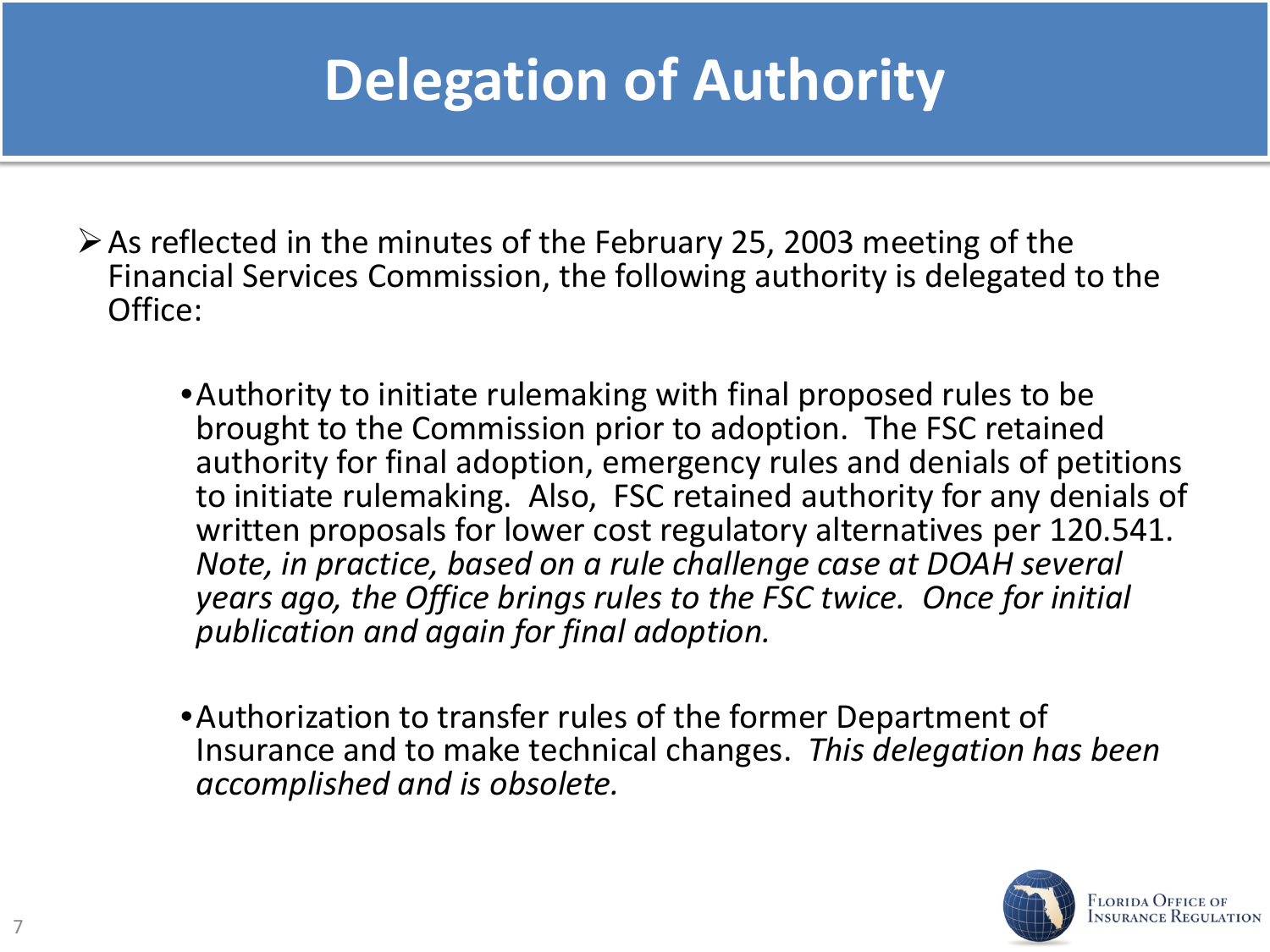## **Evidence of Taxpayer Value**

#### **CONSUMER PROTECTION**

| Prevention:<br>•Licensure background checks<br>•Senior products/ad materials review<br>•Rate adequacy determinations<br>. Policy forms for legal compliance                                                                           | Remediation<br>•Consumer recoveries (\$117M in CY 2013/14)<br>•Discriminatory drug practices/HIV<br>•Post-claims underwriting<br>•Correcting errors in charging filed and<br>approved rates; refunds                           |  |  |  |
|---------------------------------------------------------------------------------------------------------------------------------------------------------------------------------------------------------------------------------------|--------------------------------------------------------------------------------------------------------------------------------------------------------------------------------------------------------------------------------|--|--|--|
| <b>MARKET DEVELOPMENT</b>                                                                                                                                                                                                             |                                                                                                                                                                                                                                |  |  |  |
| •Over \$3B in workers' comp premium savings<br>for employers since 2003<br>•PIP rates down 13.6% on average since 2012<br>•Increase of 16,000+ insurance jobs (2010-13)<br>•Average compensation for insurance workers<br>is \$63,577 | •Domestic property insurer surplus up 87%<br>since 2010<br>•27 new P & C insurer entrants and 11 L & H/<br>HMO/PLHSO entrants in CY 2013/14<br>•Citizens: 1M+ policies approved for take-out<br>•Title insurer redomestication |  |  |  |

#### **REGULATORY EFFICIENCY**

- •Lower regulatory costs than peer states
- •Combined Filings Project
- •Forms Certification Pilot Project
- •State productivity awards
- •Low administrative costs
- •Near-universal online transactions
- •Return on NAIC investment
- •National regulator awards

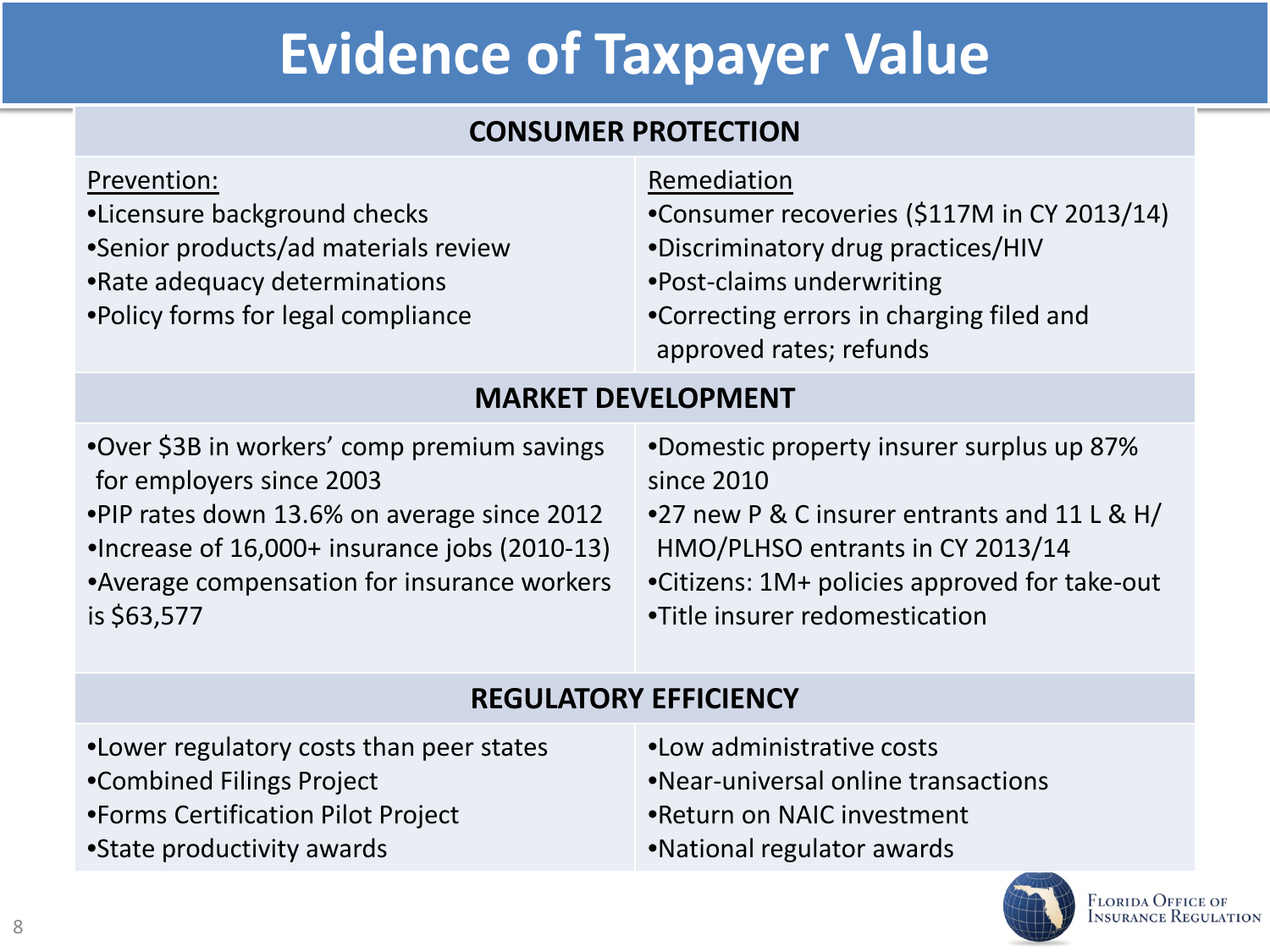## **Office Recoveries for Florida Consumers CY 2013 and 2014**



Note: Recoveries of this magnitude are NOT typical. Life insurance claims settlement cases from 2009 to 2014 account for most of these dollars.

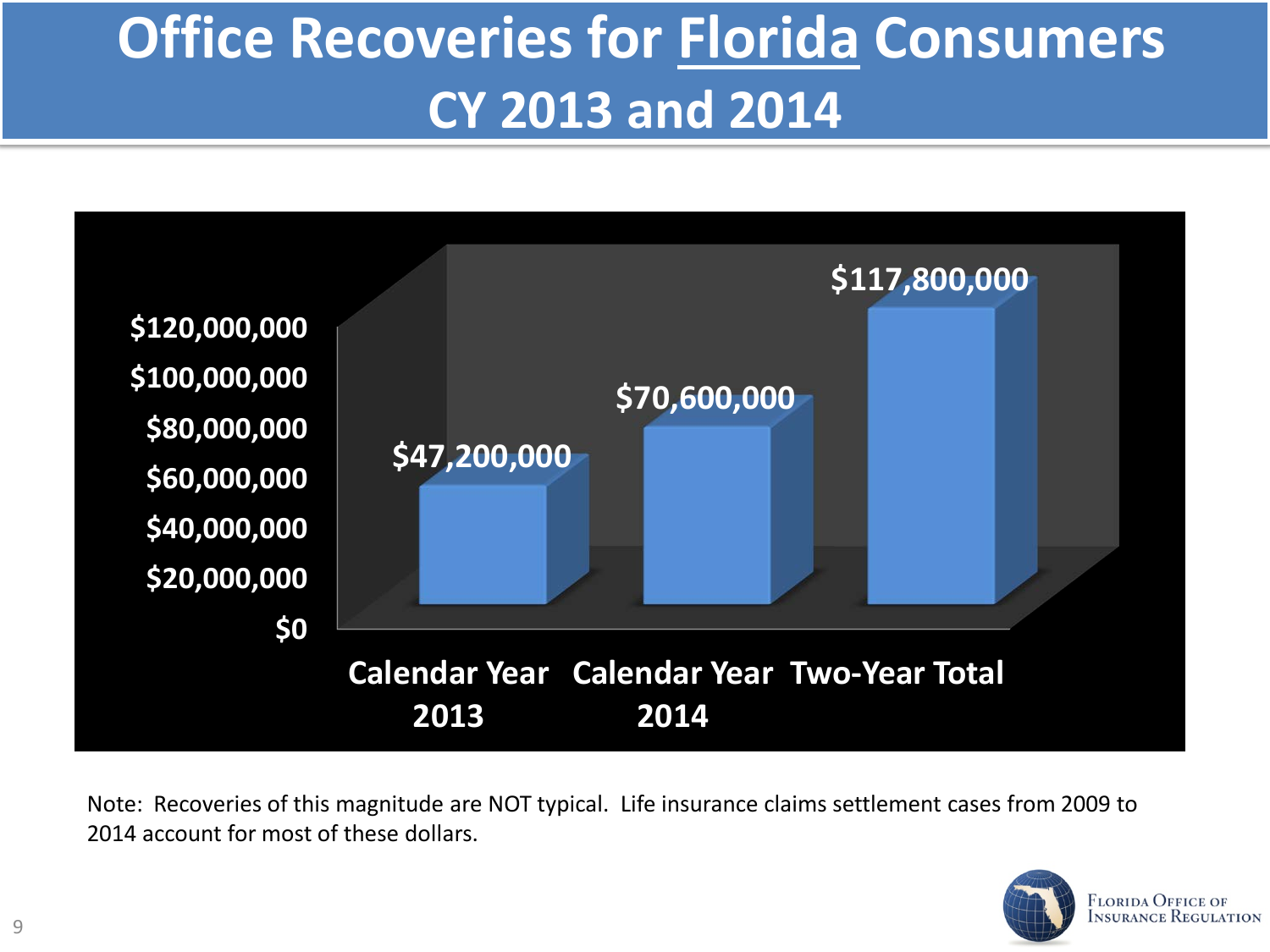# **II. How We Do It**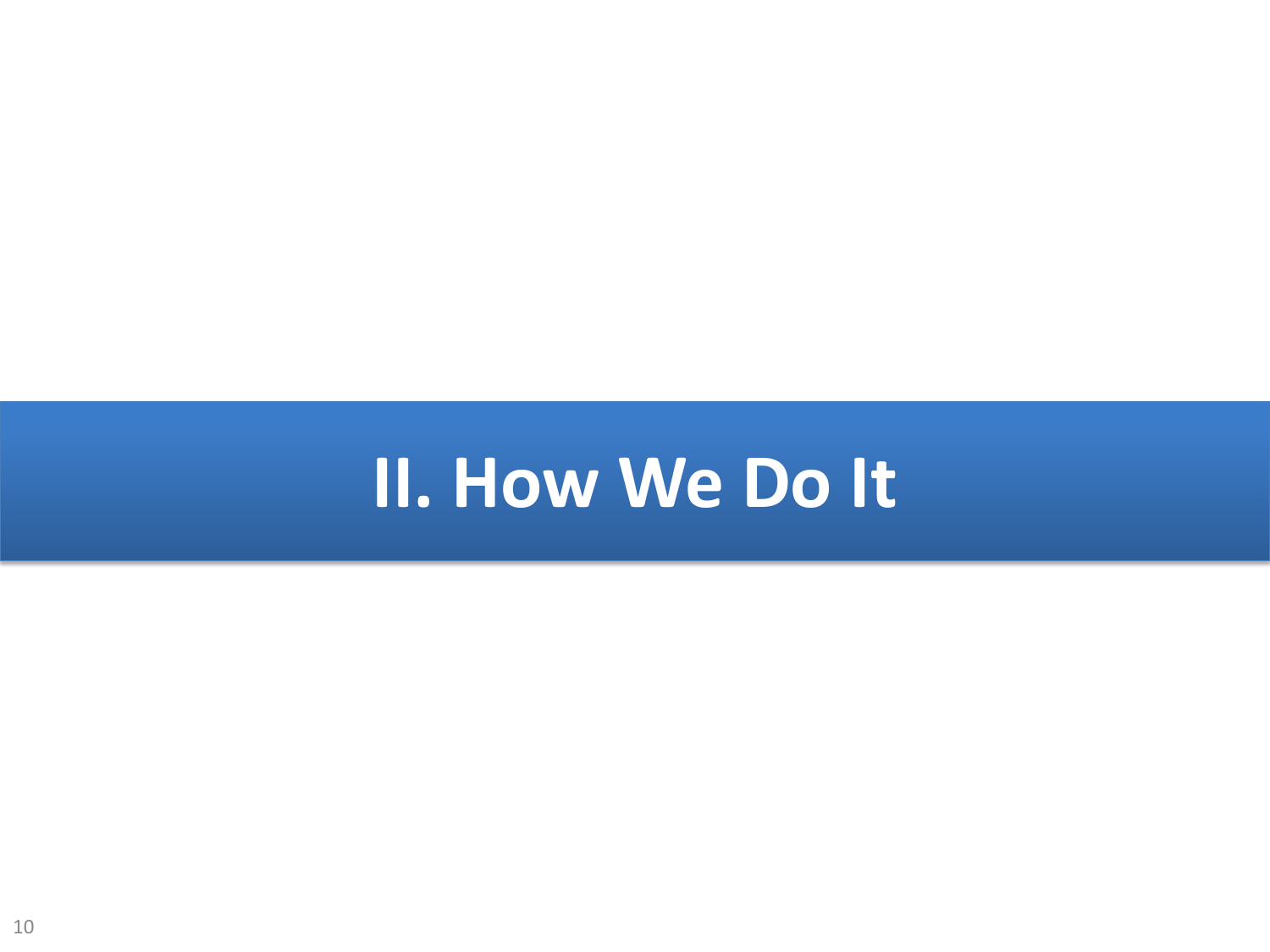## **Policyholder Value Expectation**



# **COST:**

Cost of regulation to consumers = 25¢ for every \$1,000 of premium

## **BENEFIT:**

Insurance coverage from licensed companies using policy forms and rates that comply with Florida law and with the financial resources to pay claims.

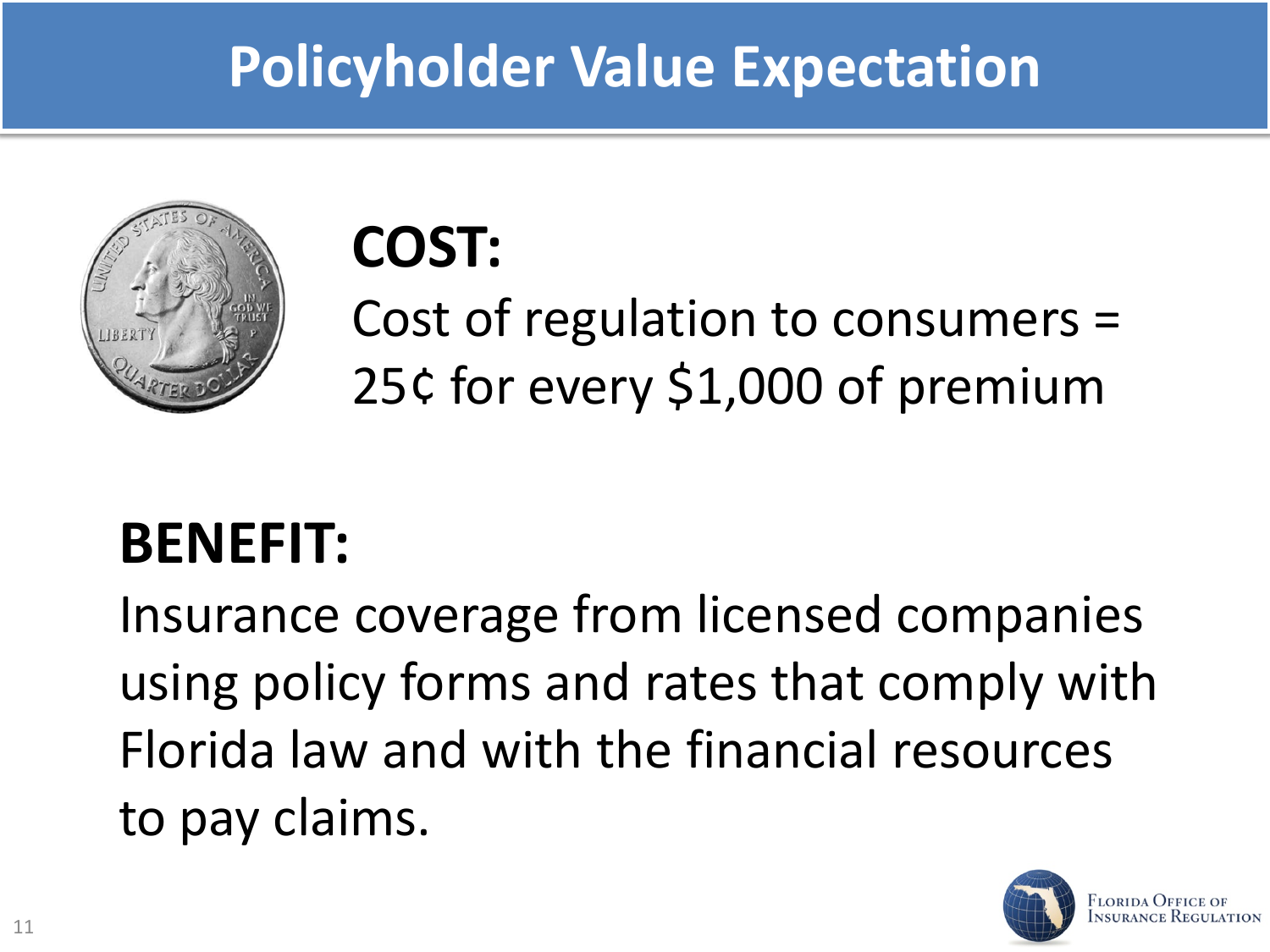### **Office Budget**

## **Budget (FY 14-15): \$30.7 million**

#### **Funding source: Insurance industry**

- Industry Fees
- Agent Fees
- Surplus Lines Tax

**No General Revenue Funds All from Insurance Regulatory TF**

#### **Staffing (FY 14-15): 288**

full-time equivalent employees. Down 8% from **314** employees in FY 2008-09

#### **Cost of regulation:**

As reported by NAIC, Florida's cost of regulation per \$1,000 of premium is **less than the national average and lowest among the four most populous states** (Texas New York, Florida, California)\*

Note: Budget and staffing figures from State of Florida, General Appropriations Act, FY 2014-15.

\*NAIC 2014 Insurance Department Resources Report (IDRR). Calculated by NAIC using state budget numbers from FY 2012-13, and premium numbers from CY 2013. Budget numbers reflect total state budget for insurance regulation, including the insurance functi[ons](http://www.floir.com/)  of the Department of Financial Services. Florida's total insurance regulation investment for this purpose is \$80 million.

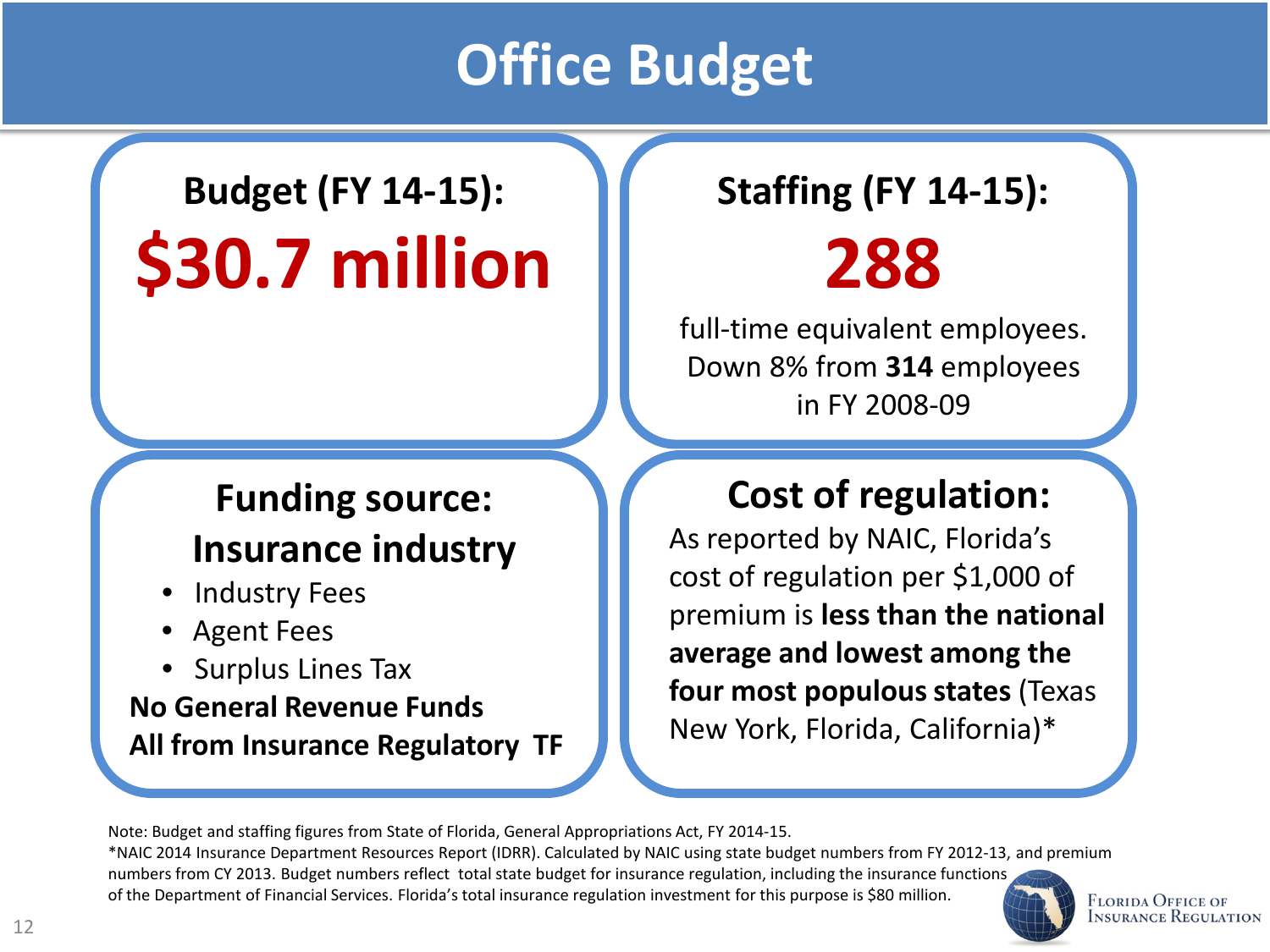## **Leveraging Florida's Regulatory Investment Through the NAIC**

#### Office Dues: **\$151,000 for FY 2014-15**

#### **Benefitting Florida taxpayers, policyholders and companies**

Regulatory cost savings including systems for: •Company licensure •Financial analysis •Asset valuation •Data base management PLUS •Training/publications •Accreditation review

Millions of dollars in economic benefits as NAIC meeting host:

### **\$22 million**

**2004-2014**

*Events planned for 2016/2019 will generate an additional \$8 million*

Policy and administrative infrastructure: •Professional support (e.g., portfolio manager, asset manager, L&H reserve consulting) •Consumer representation •Research and amicus briefs on major issues

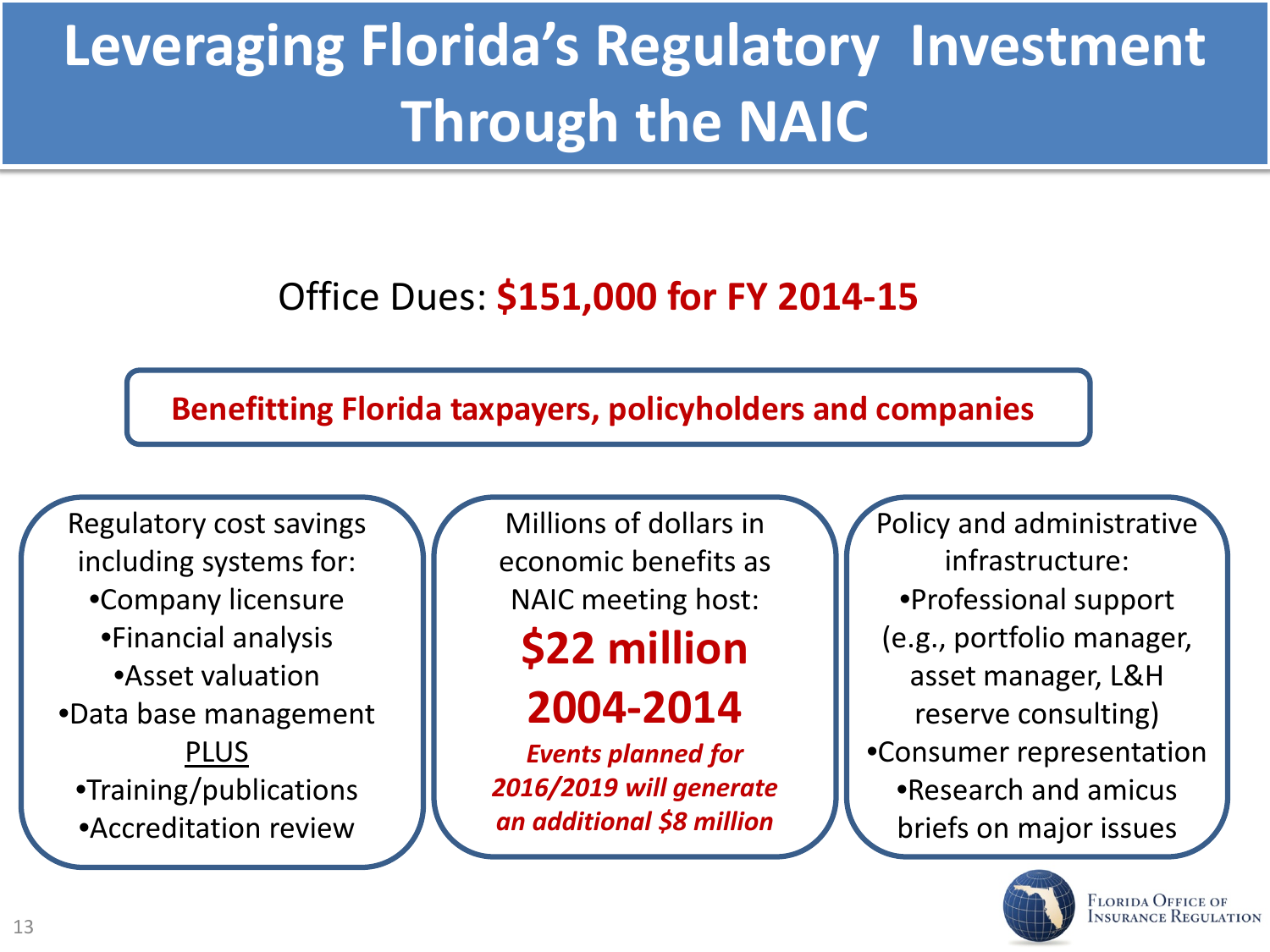## **Insurance Sector Contribution to the Growth of the Florida Economy**

#### **2013 Insurance Market**

#### **\$20.2 billion**

*insurance sector contribution to FL GDP\* (2.5% of total FL GDP)*

#### **\$12.4 billion**

*total compensation to insurance industry workers*

**194,299**

*total insurance-related jobs*

#### **\$63,577**

*average compensation for insurance workers*

#### **16,000+**

*net increase in insurance jobs from 2010 through 2013 (9.4% job growth)*

\*GDP=Gross domestic product for state. Source: All figures are from the U.S. Bureau of Economic Analysis (BEA). Note that insurance sector GDP is estimated assuming year-over-year growth equivalent to the Finance and Insurance sub-industry category.

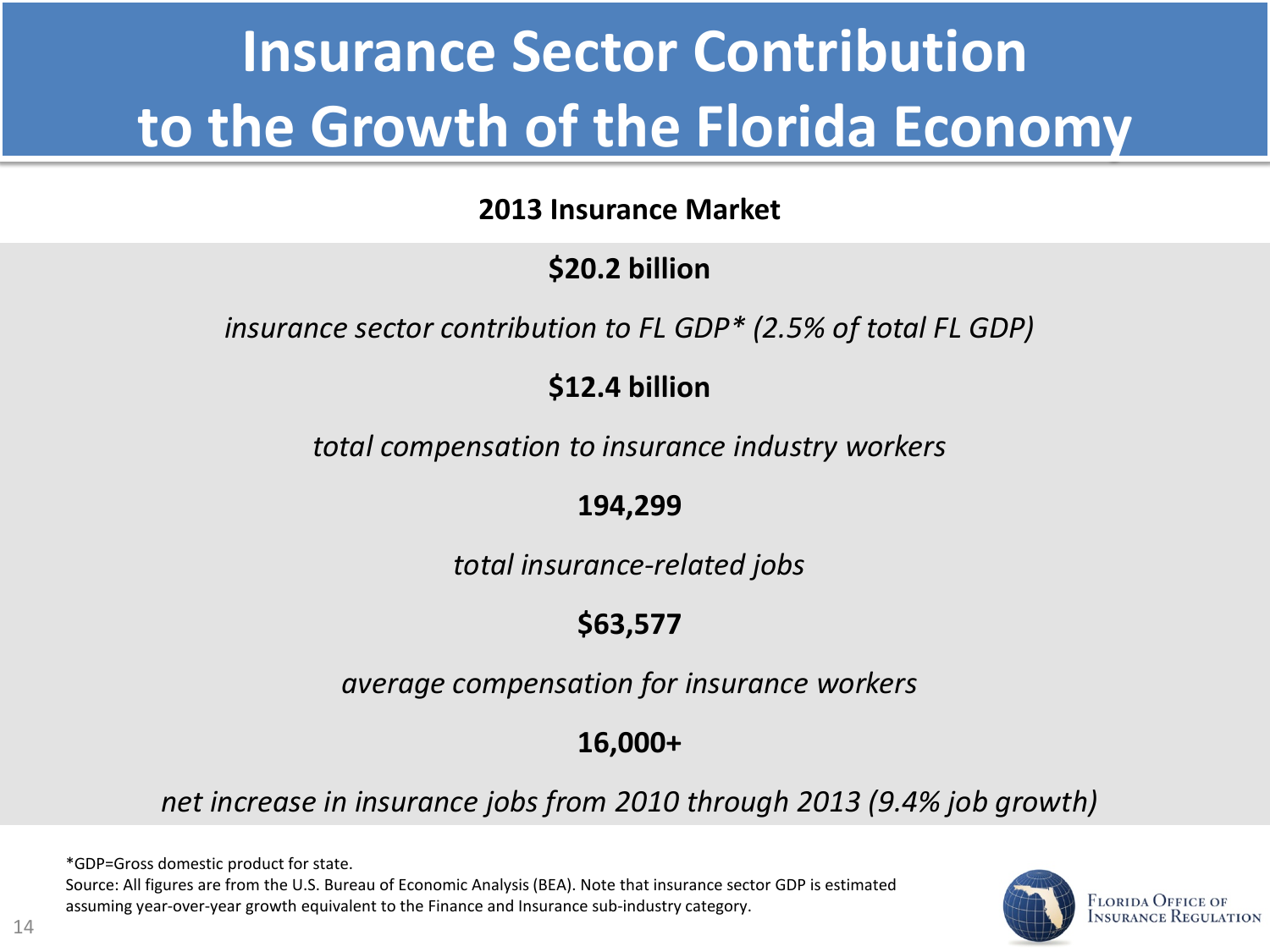### **LRPP Performance Measures**

| Long Range Program Plan (LRPP) Performance Measures                                                       | <b>Legislative</b><br><b>LRPP</b><br><b>Timeframes</b>             | <b>LRPP</b><br><b>Standard</b> |
|-----------------------------------------------------------------------------------------------------------|--------------------------------------------------------------------|--------------------------------|
| Percentage of complete applications for a new certificate of authority                                    | Processed w/in<br>statutorily required<br>timeframes               | 98%                            |
| Percentage of life and health form and rate filing reviews                                                | Completed w/in 45 days                                             | 90%                            |
| Percentage of property and casualty form and rate filing reviews                                          | Forms-Completed w/in<br>45 days<br>Rates-Completed w/in<br>90 days | 90%                            |
| Percentage of market conduct examinations with violations in which<br>the Office takes enforcement action | N/A                                                                | 85%                            |
| Percentage of financial examinations of domestic insurers                                                 | Completed w/in 18<br>months of the "as of"<br>exam date            | 98%                            |
| Percentage of priority financial analyses                                                                 | Completed w/in 60 days                                             | 98%                            |
| Percentage of non-priority financial analyses                                                             | Completed w/in 90 days                                             | 95%                            |
| Administrative costs as a percentage of total agency costs                                                | N/A                                                                | 10%                            |
| Administrative positions as a percentage of total agency positions                                        | N/A                                                                | 10%                            |

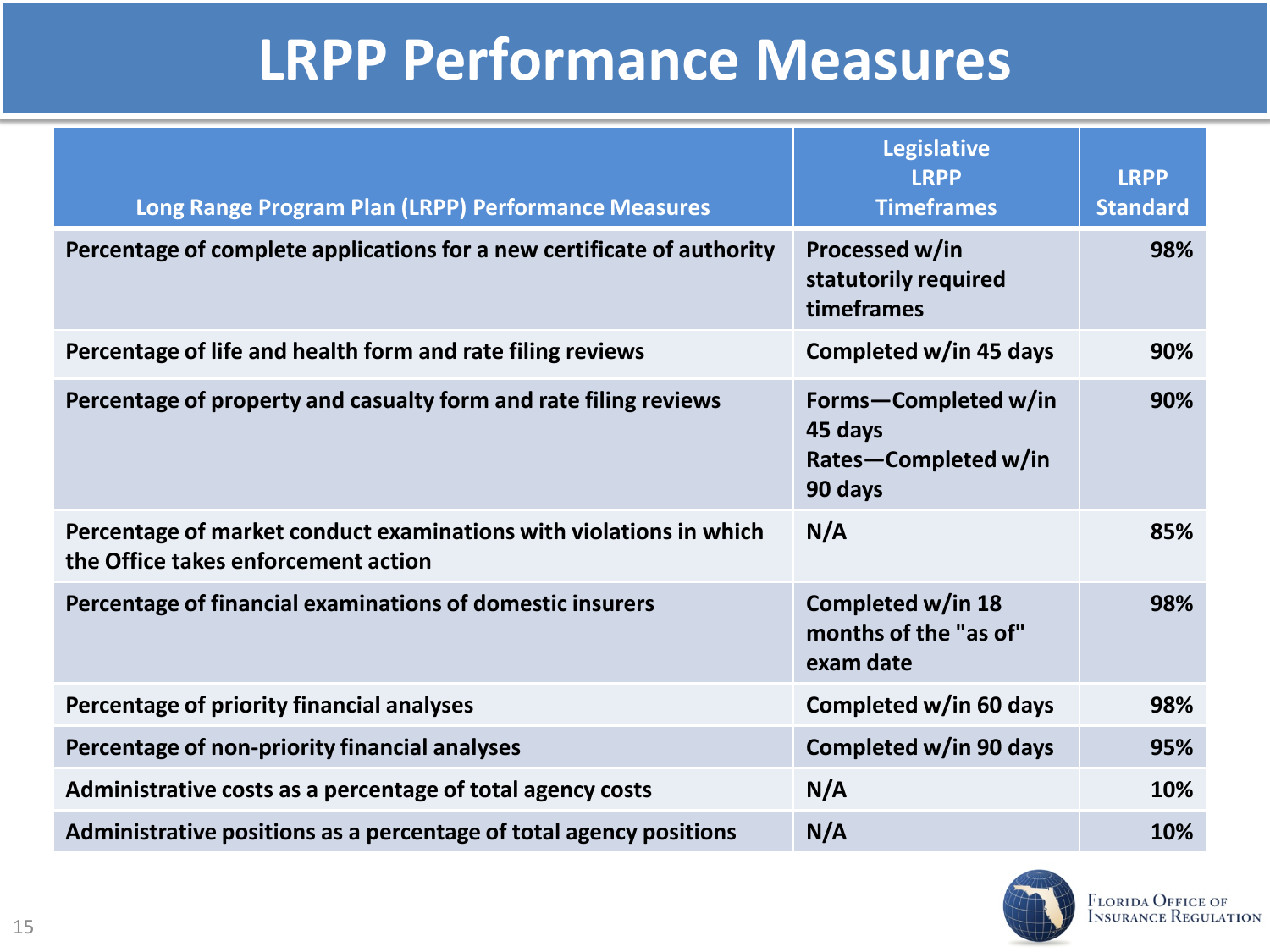## **2014 Actual Performance: Company Applications**

The Office processed 430 applications in an average of 44.7 days in CY 2014.

| <b>Statutory Timeframe Before</b><br><b>Filing is Deemed Approved</b>                   | <b>Number of Filings</b><br>Processed* | % Processed Within<br><b>Statutory Timeframes</b> |
|-----------------------------------------------------------------------------------------|----------------------------------------|---------------------------------------------------|
| 45 Days<br>(Continuing Care Retirement Community)                                       | 20                                     | 100%                                              |
| 90 Days<br>(HMO, Permits, Acquisitions, Warranty, Donor<br>Annuity, Surplus Lines, TPA) | 374                                    | 100%                                              |
| 180 Days<br>(Life & Health and Property & Casualty Insurers)                            | 36                                     | 100%                                              |
| Total                                                                                   | 430                                    | 100%                                              |

\*Processed includes Approved, Denied, Withdrawn, Incomplete and Listed

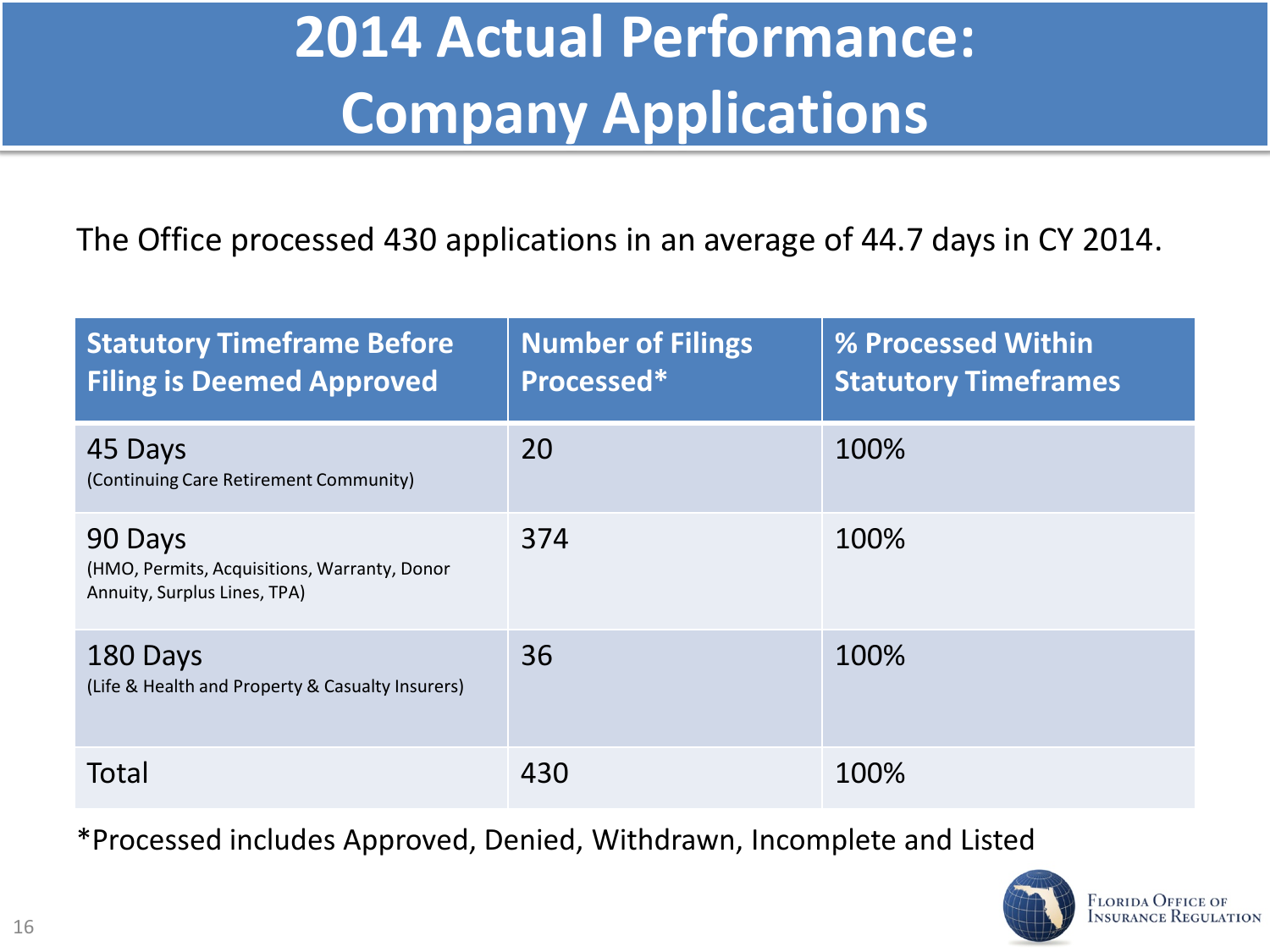## **2014 Actual Performance: Form and Rate Filings: Life & Health**

**Life and Health Form and Rate Filings Processed by the Office CY 2013 and 2014**

|                            | <b>Forms</b>   |                |  |                | <b>Rates</b>   |
|----------------------------|----------------|----------------|--|----------------|----------------|
| <b>Status</b>              | <b>CY 2013</b> | <b>CY 2014</b> |  | <b>CY 2013</b> | <b>CY 2014</b> |
| <b>Total Processed</b>     | 4,739          | 4,090          |  | 1,983          | 1,875          |
| % Within 30 days           | 76.5%          | 84.3%          |  | 57.4%          | 73.1%          |
| % Within 45 days           | 96.6%          | 99.6%          |  | 79.4%          | 98.6%          |
| <b>Withdrawn Filings</b>   | 227            | 211            |  | 126            | 98             |
| % Withdrawn                | 4.8%           | 5.2%           |  | 6.4%           | 5.2%           |
| <b>Disapproved Filings</b> | 215            | 273            |  | 114            | 144            |
| % Disapproved              | 4.5%           | 6.7%           |  | 5.7%           | 7.7%           |

*Note: Shaded areas reflect statutory timeframes.*

*Source: 2014 Financial Services Commission Statistics Report, Florida Office of Insurance Regulation* <sup>17</sup>

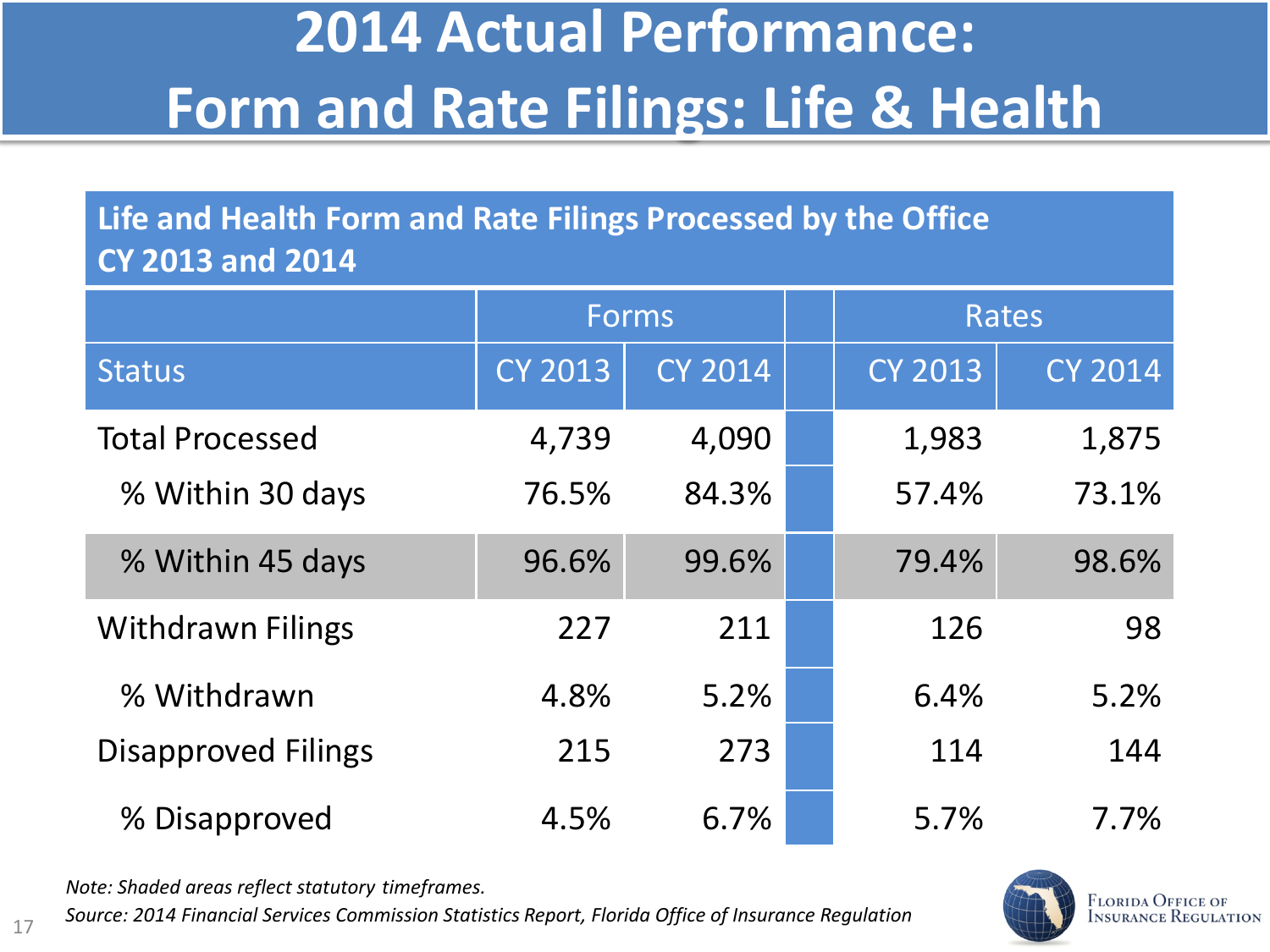## **2014 Actual Performance: Form and Rate Filings: Property & Casualty**

**Property and Casualty Form and Rate Filings Processed by the Office CY 2013 and 2014**

|                            | <b>Forms</b>   |                |  |                | Rates          |
|----------------------------|----------------|----------------|--|----------------|----------------|
| <b>Status</b>              | <b>CY 2013</b> | <b>CY 2014</b> |  | <b>CY 2013</b> | <b>CY 2014</b> |
| <b>Total Processed</b>     | 3,916          | 3,581          |  | 4,742          | 4,743          |
| % Within 30 days           | 52.4%          | 47.4%          |  | 81.0%          | 81.7%          |
| % Within 45 days           | 65.9%          | 99.9%          |  | 84.5%          | 85.6%          |
| % Within 90 days           | N/A            | N/A            |  | 96.3%          | 99.6%          |
| <b>Withdrawn Filings</b>   | 462            | 665            |  | 552            | 518            |
| % Withdrawn                | 11.8%          | 18.6%          |  | 11.6%          | 10.9%          |
| <b>Disapproved Filings</b> | 75             | 383            |  | 94             | 118            |
| % Disapproved              | 1.9%           | 10.7%          |  | 2.0%           | 2.5%           |

*Note: Shaded areas reflect statutory timeframes.*

18 *Source: 2014 Financial Services Commission Statistics Report, Florida Office of Insurance Regulation*

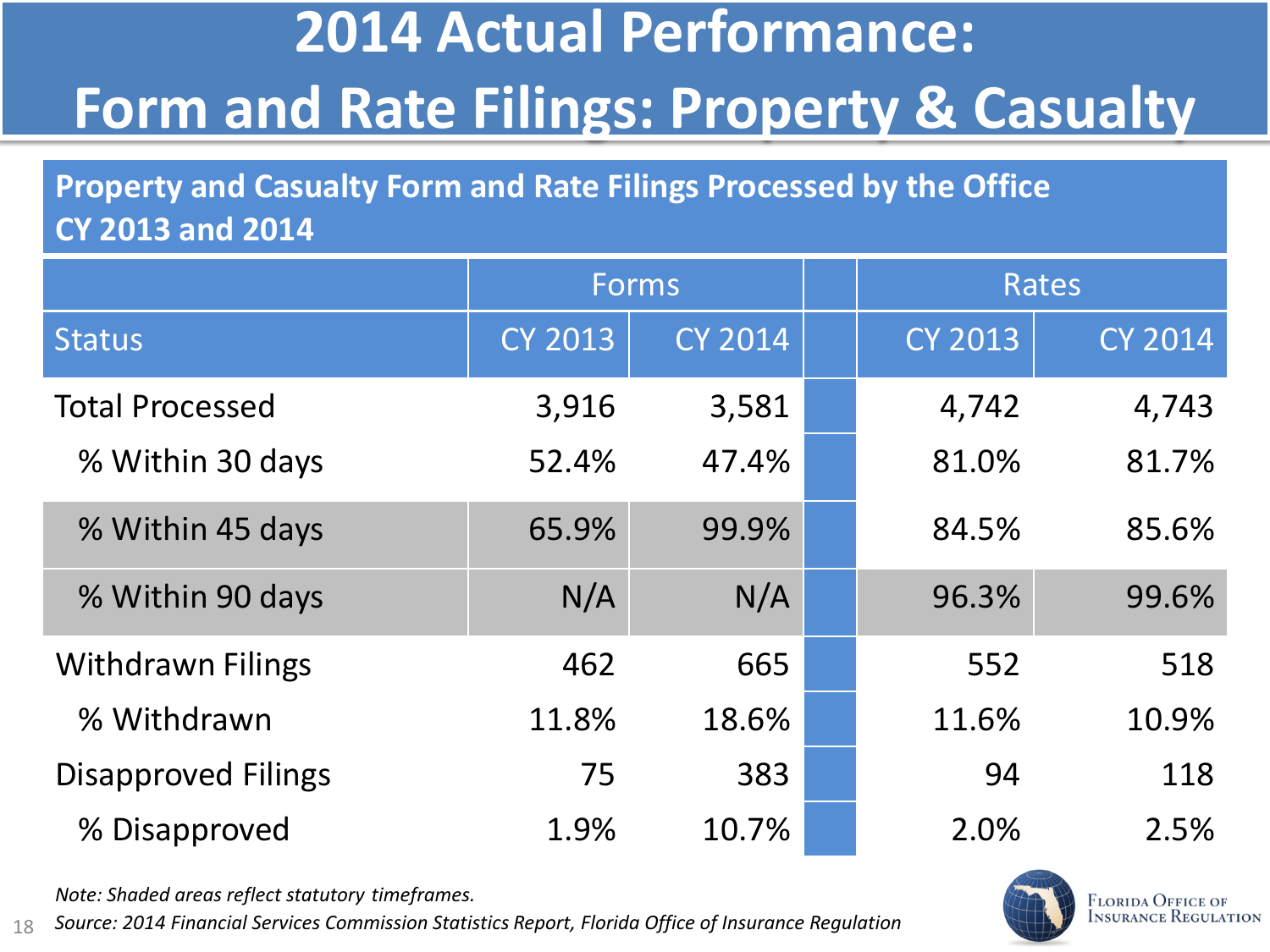## **2014 Actual Performance: Company Financial Reviews and Exams**

| Financial Reviews and Examinations Conducted by the Office, CY 2014 |                |         |              |               |              |               |
|---------------------------------------------------------------------|----------------|---------|--------------|---------------|--------------|---------------|
| <b>Authority Category Group</b>                                     | <b>Reviews</b> |         | <b>Exams</b> |               | <b>Total</b> |               |
|                                                                     | #              | Timely* | #            | <b>Timely</b> | #            | <b>Timely</b> |
| <b>Total Life and Health</b>                                        | 2,435          | 99.7%   | 19           | 100.0%        | 2,454        | 99.7%         |
| Priority                                                            | 79             | 100.0%  |              |               |              |               |
| <b>Non-Priority</b>                                                 | 2,356          | 99.8%   |              |               |              |               |
| <b>Total Property and Casualty</b>                                  | 4,652          | 99.9%   | 12           | 100.0%        | 4,664        | 99.9%         |
| Priority                                                            | 60             | 100.0%  |              |               |              |               |
| <b>Non-Priority</b>                                                 | 4,592          | 99.9%   |              |               |              |               |
| <b>Total Specialty</b>                                              | 682            | 99.6%   | 12           | 100.0%        | 694          | 99.6%         |
| Priority                                                            | 81             | 98.0%   |              |               |              |               |
| <b>Non-Priority</b>                                                 | 601            | 99.8%   |              |               |              |               |
| <b>TOTAL</b>                                                        | 7,769          | 99.8%   | 43           | 100.0%        | 7,812        | 99.8%         |

*\*"Timely" refers to time requirements in NAIC accreditation standards for applicable priority. Source: Property and Casualty, and Life and Health Financial Oversight Business Units, Florida Office of Insurance Regulation.*

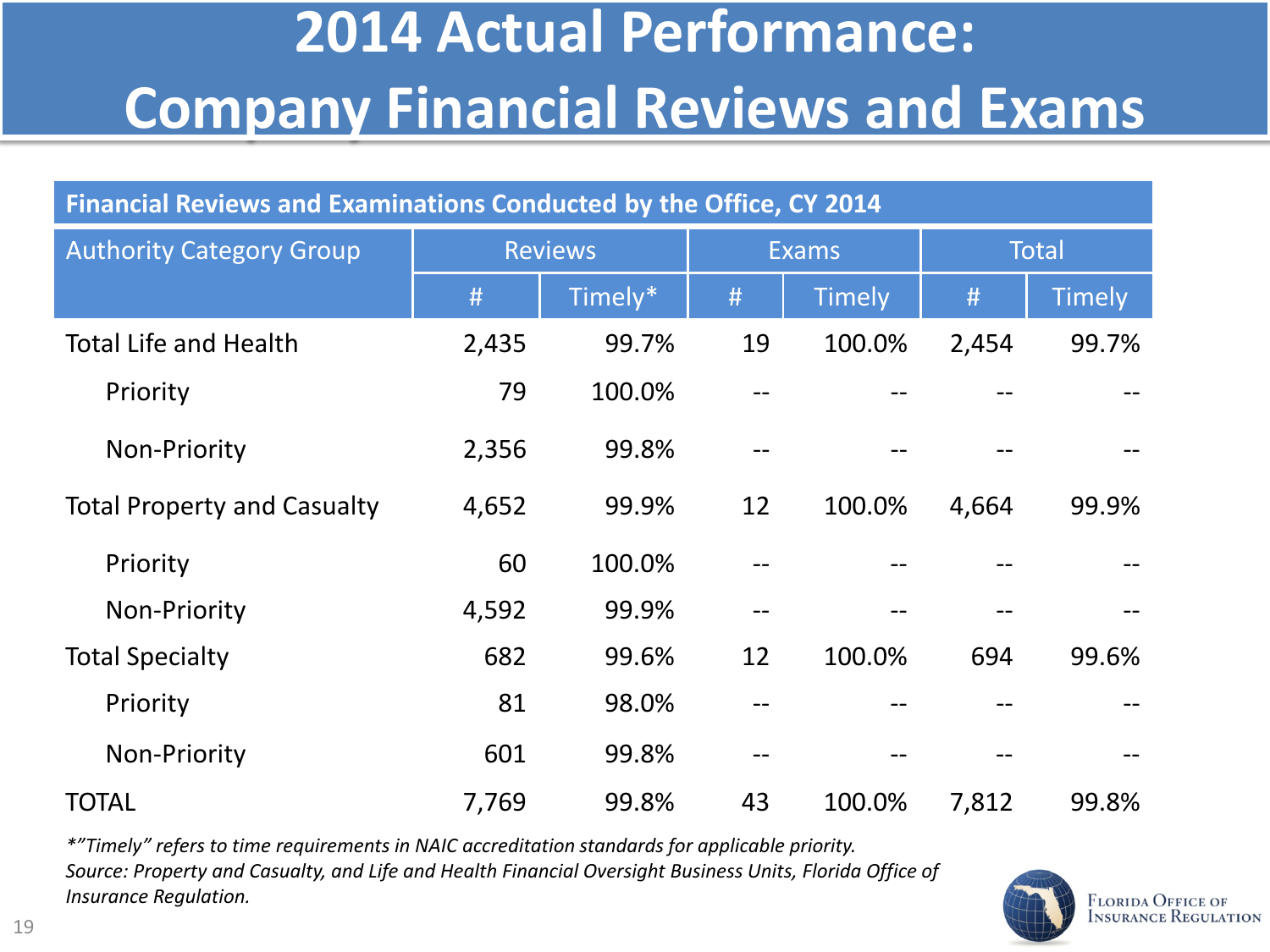### **Reports, Analyses and Data Collection**

- $\triangleright$  Performance Reports:
	- •Governor's Office Reports (weekly, monthly, quarterly, annually)
	- FSC Reports (bi-weekly, year-in-review)
- $\triangleright$  [Annual Reports \(](http://www.floir.com/Office/AnnualReports/index.aspx)Office, Various Lines)
- > [Long-Range Program Plan](http://www.floir.com/siteDocuments/OIRLRPP.pdf)
- $\triangleright$  Bill Analyses
- ▶ [New Entrants Report](http://www.floir.com/siteDocuments/Licensed2015.pdf)
- $\triangleright$  Legislative Presentations
- > [Industry-related Reports \(](http://www.floir.com/Office/DataReports.aspx)numerous)
- $\triangleright$  Data Calls
- $\triangleright$  [Fast Facts](http://www.floir.com/siteDocuments/FastFacts.pdf)

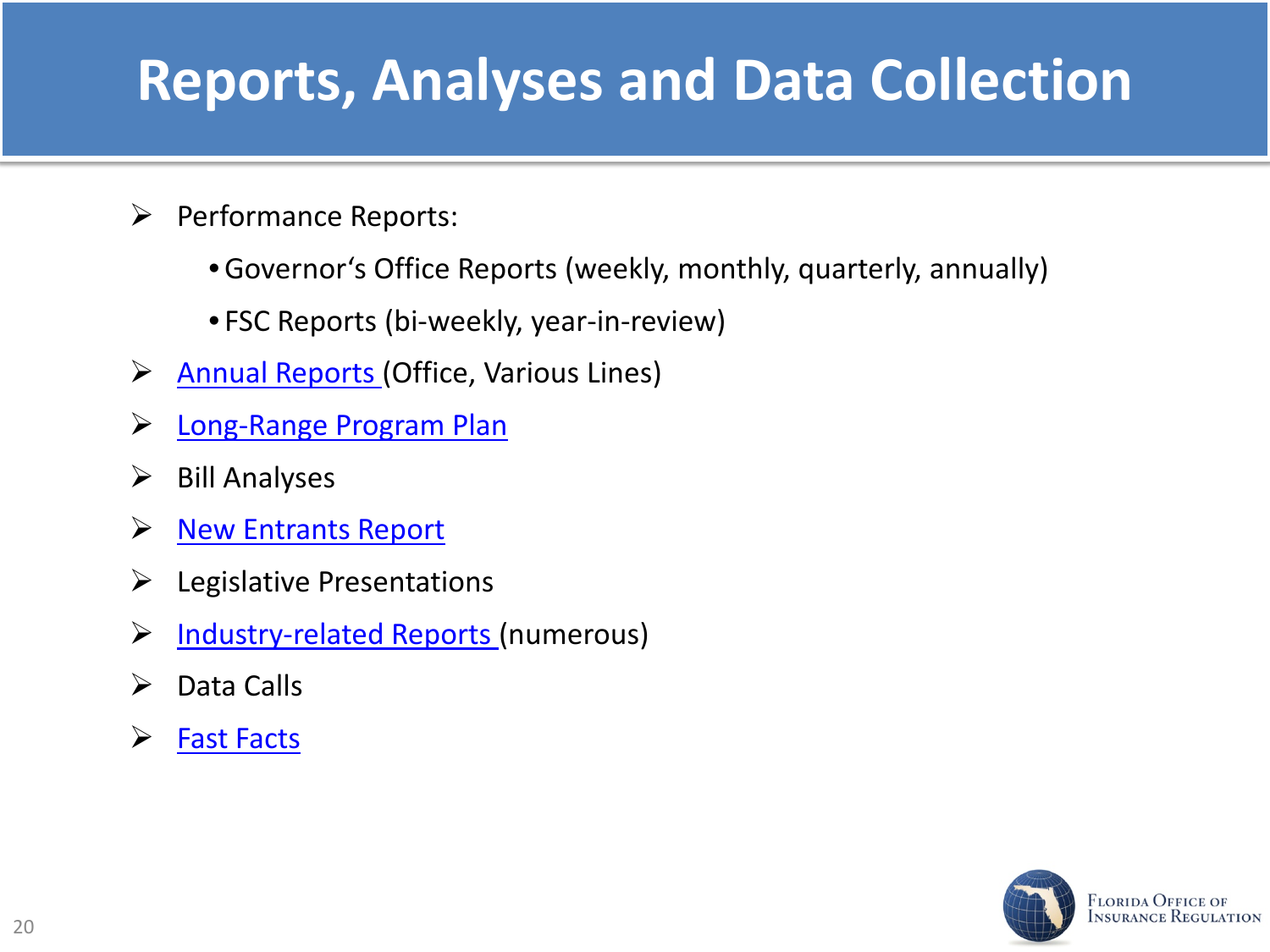# **III. Next Steps**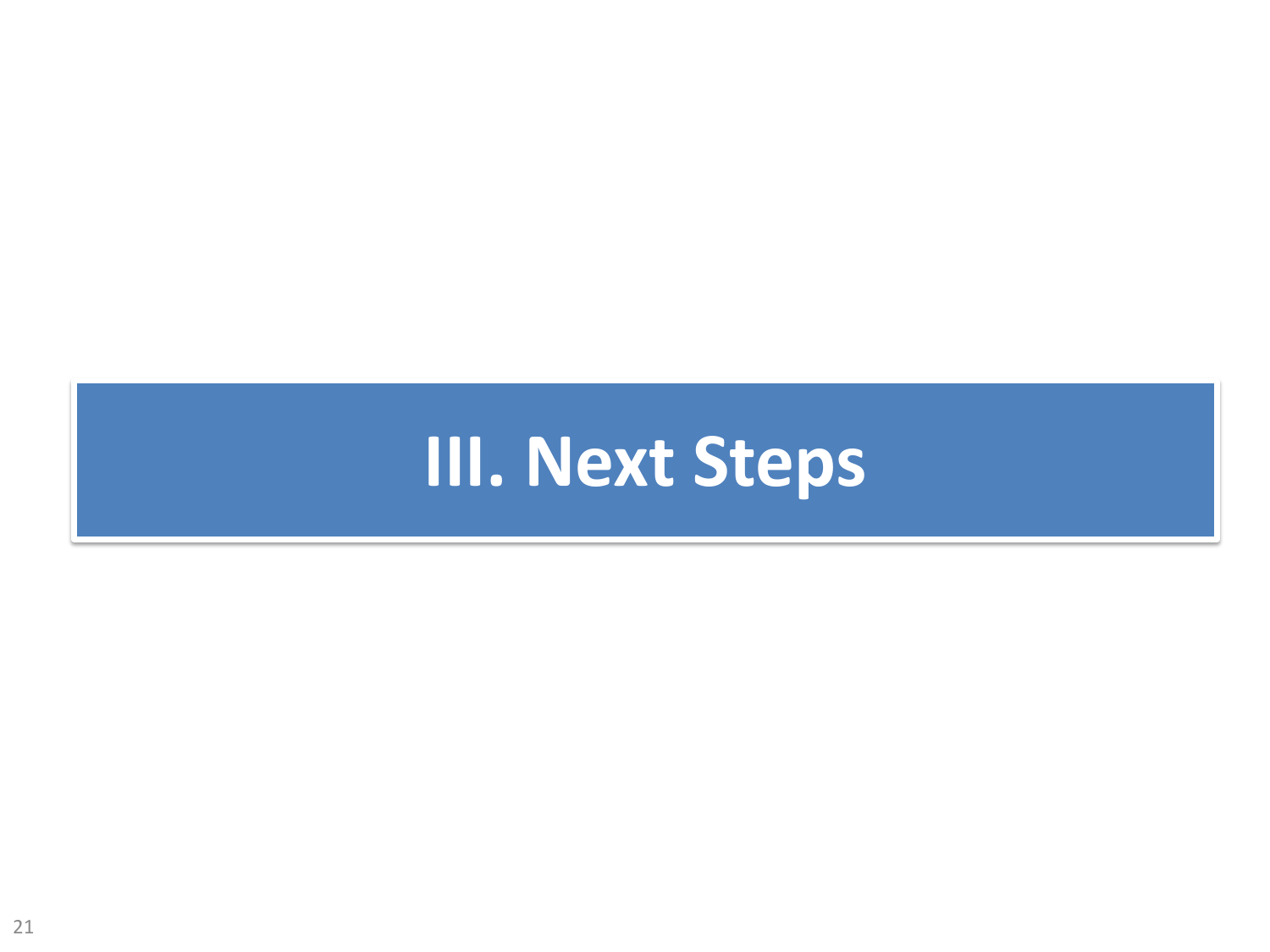## **Additional Performance Measure Recommended**

| <b>Performance Measure</b>                | <b>Current</b><br><b>Statutory</b><br><b>Timeframe</b> | <b>Proposed</b><br>$\vert$ Operational<br>Timeframe | <b>Standard</b> |
|-------------------------------------------|--------------------------------------------------------|-----------------------------------------------------|-----------------|
| <b>Applications for a new</b>             | <b>Processed</b>                                       | <b>Processed</b>                                    | 98%             |
| certificate of authority for Life &       | within 180                                             | within 90                                           |                 |
| <b>Health and Property &amp; Casualty</b> | <b>days</b>                                            | days                                                |                 |

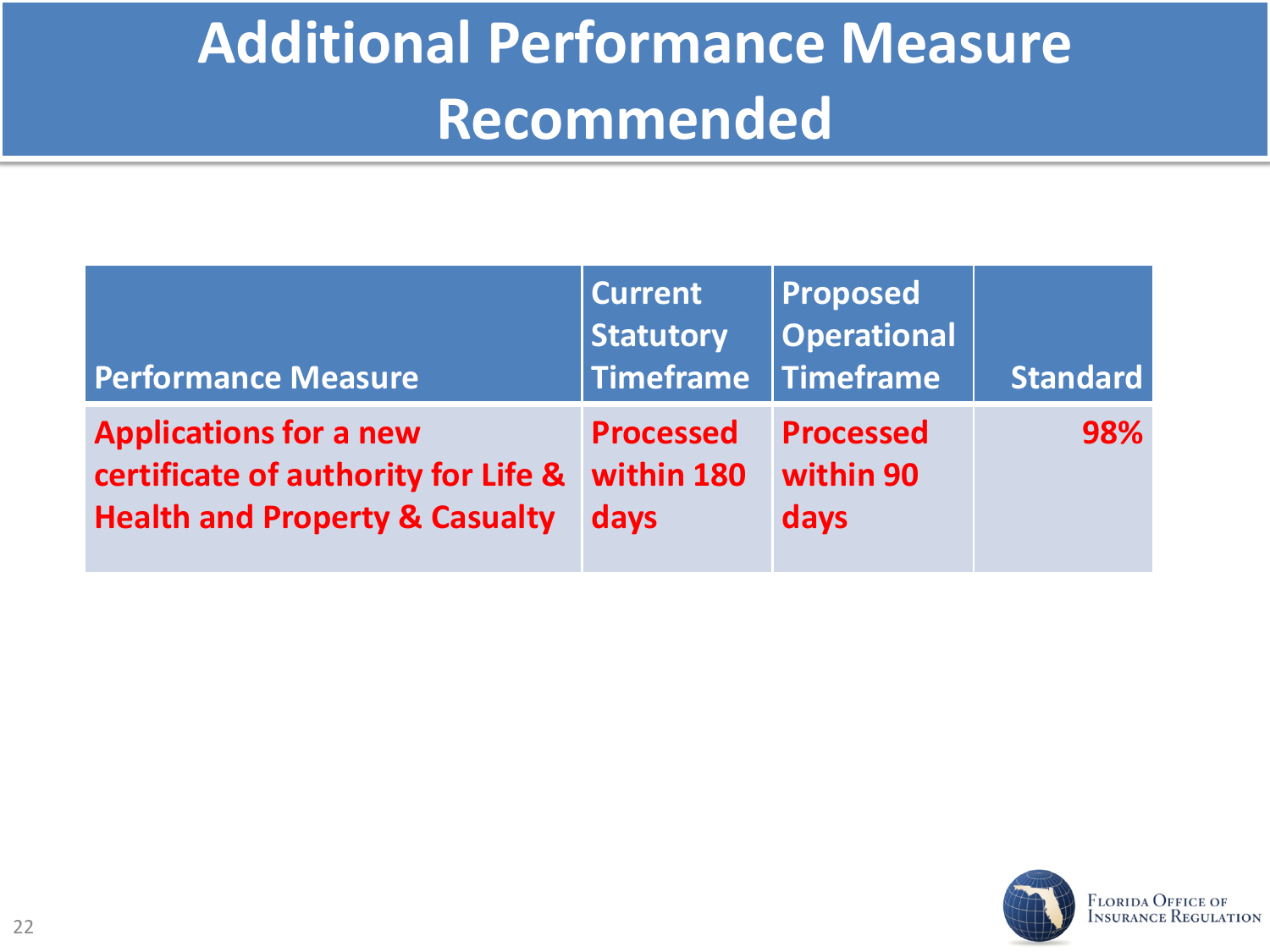## **Specific Priorities for 2015**

- $\triangleright$  Health insurance/HMO solvency
- $\triangleright$  Market development/capital investment in Florida
- $\triangleright$  Grow Florida's access to global capital
- $\triangleright$  Property insurer stress testing transparency
- $\triangleright$  Complete life settlement claims cases
- $\triangleright$  Prescription drug pricing for serious illnesses
- $\triangleright$  Title insurance data call and rate review
- $\triangleright$  PPACA rate review
- $\triangleright$  Cyber security
- $\triangleright$  Flood issues
- Monitor workers' compensation cases pending before Florida Supreme Court

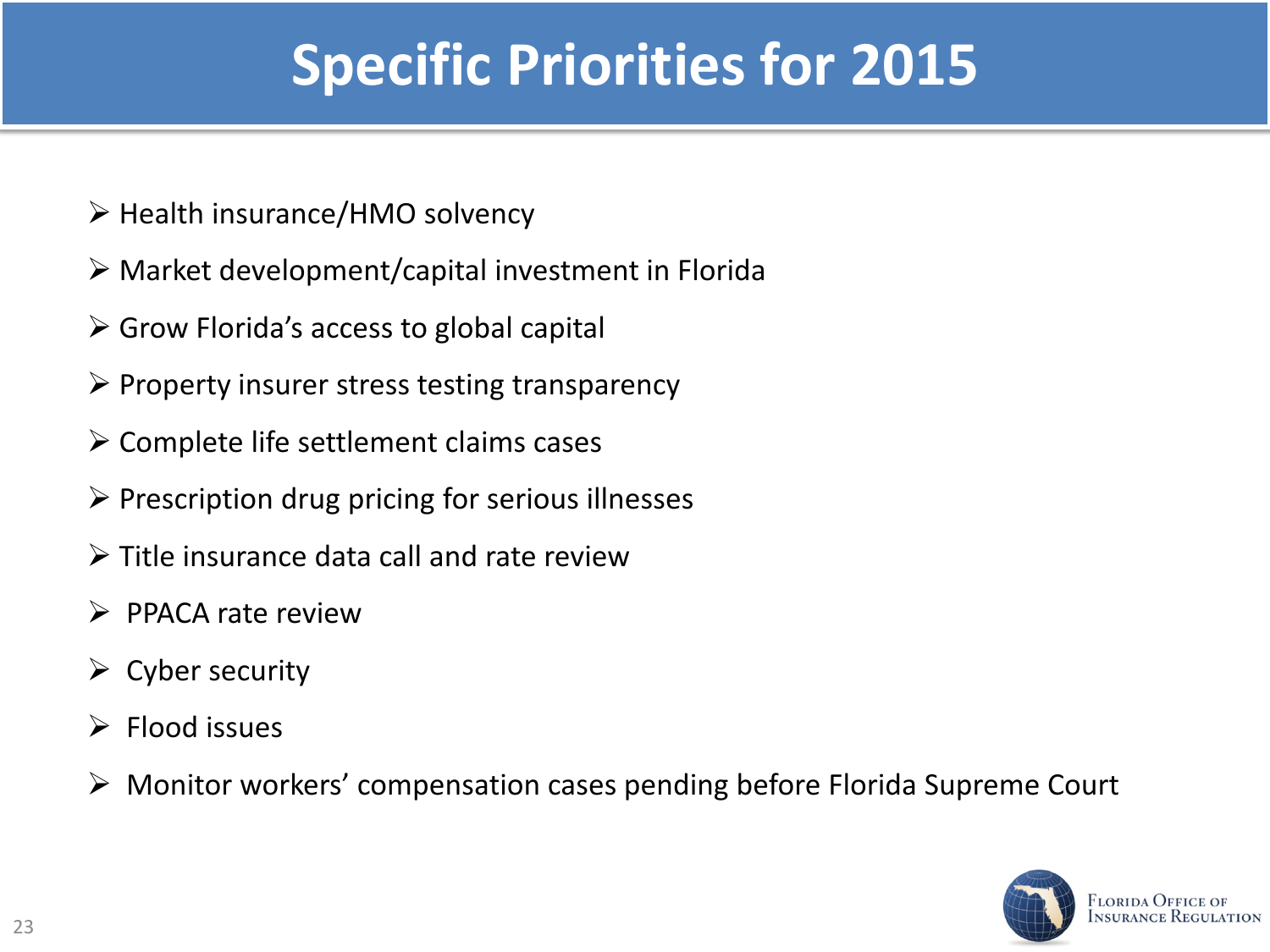## **Opportunities for Stakeholder Input**

- $\triangleright$  Host business development conference
- $\triangleright$  Hold public hearings on matters of public interest
- $\triangleright$  Provide opportunity for public comment on rate filings via website
- $\triangleright$  Participate in industry/consumer forums such as the Financial Services Roundtable, Geneva Association, U.S. trades
- $\triangleright$  Hold pre-filing conferences and consultations
- $\triangleright$  NAIC meetings/industry and consumer input
- $\triangleright$  IAIS stakeholder meetings
- $\triangleright$  Make active use of social media for receiving feedback
- $\triangleright$  Host informal meetings with insurer management on solvency issues/market conditions; interested parties on market issues
- $\triangleright$  Legislative and Editorial Board visits/NCSL and NCOIL
- $\triangleright$  Congressional visits/testimony